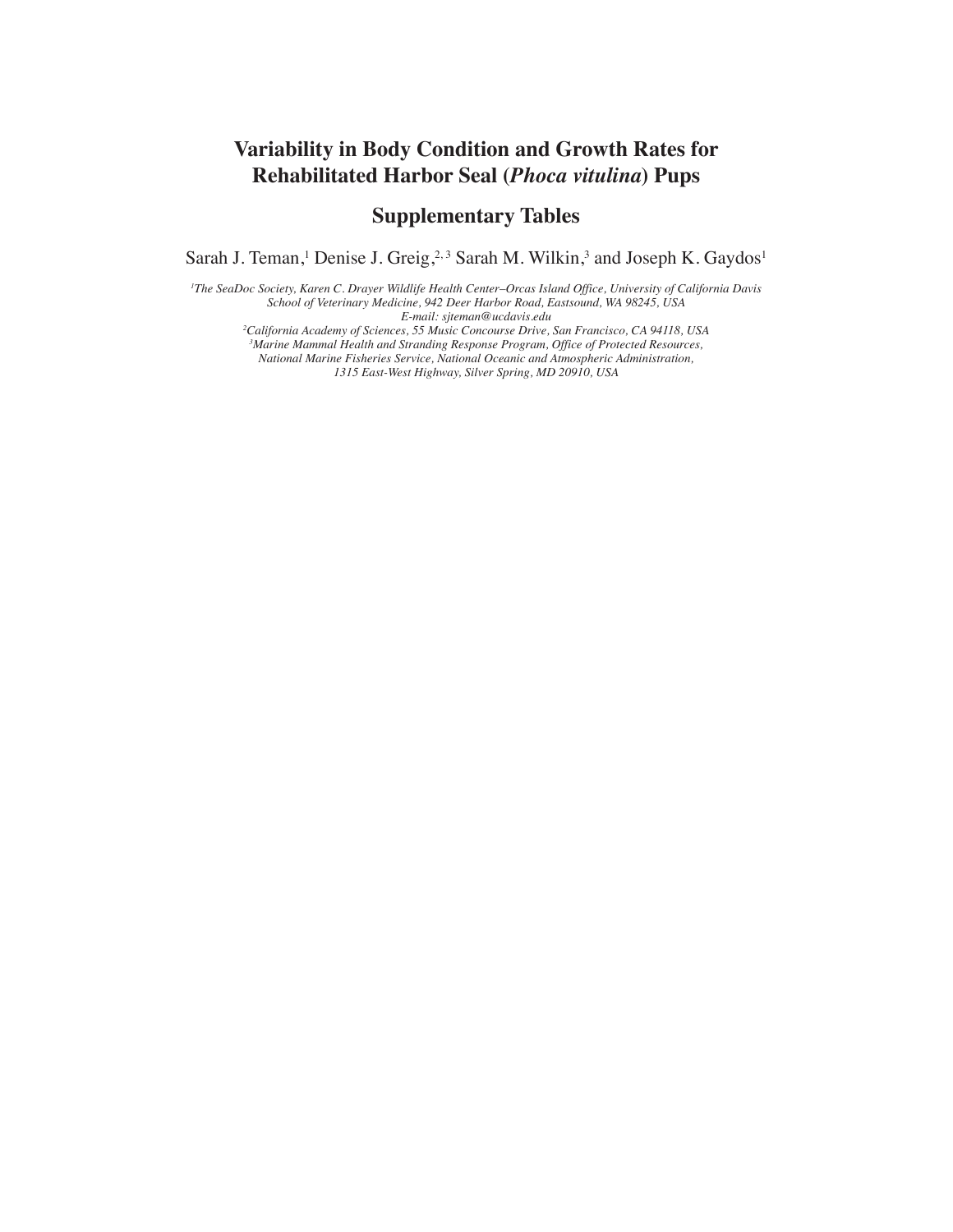## *Teman et al.*

| <b>Table S1.</b> The range for each variable computed from the median absolute deviation (MAD) method as described by Leys et al. (2013) to determine |
|-------------------------------------------------------------------------------------------------------------------------------------------------------|
| outliers in the dataset. *The lower bound was effectively zero as we did not include cases that had a negative length gain or negative daily average  |
| weight gain.                                                                                                                                          |

| Variable                           | Median<br>$(\bar{\mathrm{x}})$ | Median absolute deviation<br>(MAD) | Range<br>$(\bar{x} \pm (3*MAD))$ |
|------------------------------------|--------------------------------|------------------------------------|----------------------------------|
| Weight gain in rehabilitation (kg) | 14.65                          | 4.225                              | 1.974, 27.326                    |
| Length gain in rehabilitation (cm) | 15.00                          | 7.413                              | $-7.239*, 37.239$                |
| Release weight (kg)                | 23.20                          | 3.736                              | 11.992, 34.408                   |
| Release length (cm)                | 89.00                          | 5.930                              | 71.209, 106.791                  |
| Average daily weight gain (kg/d)   | 0.202                          | 0.075                              | $-0.024$ <sup>*</sup> , 0.428    |

**Table S2.** List of facilities on the continental East and West Coasts of the United States that provided long-term rehabilitation for releasable harbor seals (*Phoca vitulina*) during any period between 2005 to 2020, including facilities no longer in operation

| Name                                                                                               | Coast (State)        |
|----------------------------------------------------------------------------------------------------|----------------------|
| Marine Animal Lifeline                                                                             | East (Maine)         |
| University of New England Marine Animal Rehabilitation Center                                      | East (Maine)         |
| Marine Mammals of Maine                                                                            | East (Maine)         |
| New England Aquarium                                                                               | East (Massachusetts) |
| National Marine Life Center                                                                        | East (Massachusetts) |
| Mystic Aquarium                                                                                    | East (Connecticut)   |
| New York Marine Rescue Center (formerly Riverhead Foundation for Marine Research and Preservation) | East (New York)      |
| Marine Mammal Stranding Center                                                                     | East (New Jersey)    |
| Marine Education, Research and Rehabilitation Institute                                            | East (Delaware)      |
| National Aquarium                                                                                  | East (Maryland)      |
| Virginia Aquarium and Marine Science Center                                                        | East (Virginia)      |
| Progressive Animal Welfare Society                                                                 | West (Washington)    |
| Wolf Hollow Wildlife Rehabilitation Center                                                         | West (Washington)    |
| Oregon Coast Aquarium                                                                              | West (Oregon)        |
| Northcoast Marine Mammal Center                                                                    | West (California)    |
| The Marine Mammal Center                                                                           | West (California)    |
| Pacific Marine Mammal Center                                                                       | West (California)    |
| Santa Barbara Marine Mammal Center                                                                 | West (California)    |
| Channel Islands Marine and Wildlife Institute                                                      | West (California)    |
| Marine Mammal Care Center of Los Angeles                                                           | West (California)    |
| SeaWorld San Diego                                                                                 | West (California)    |